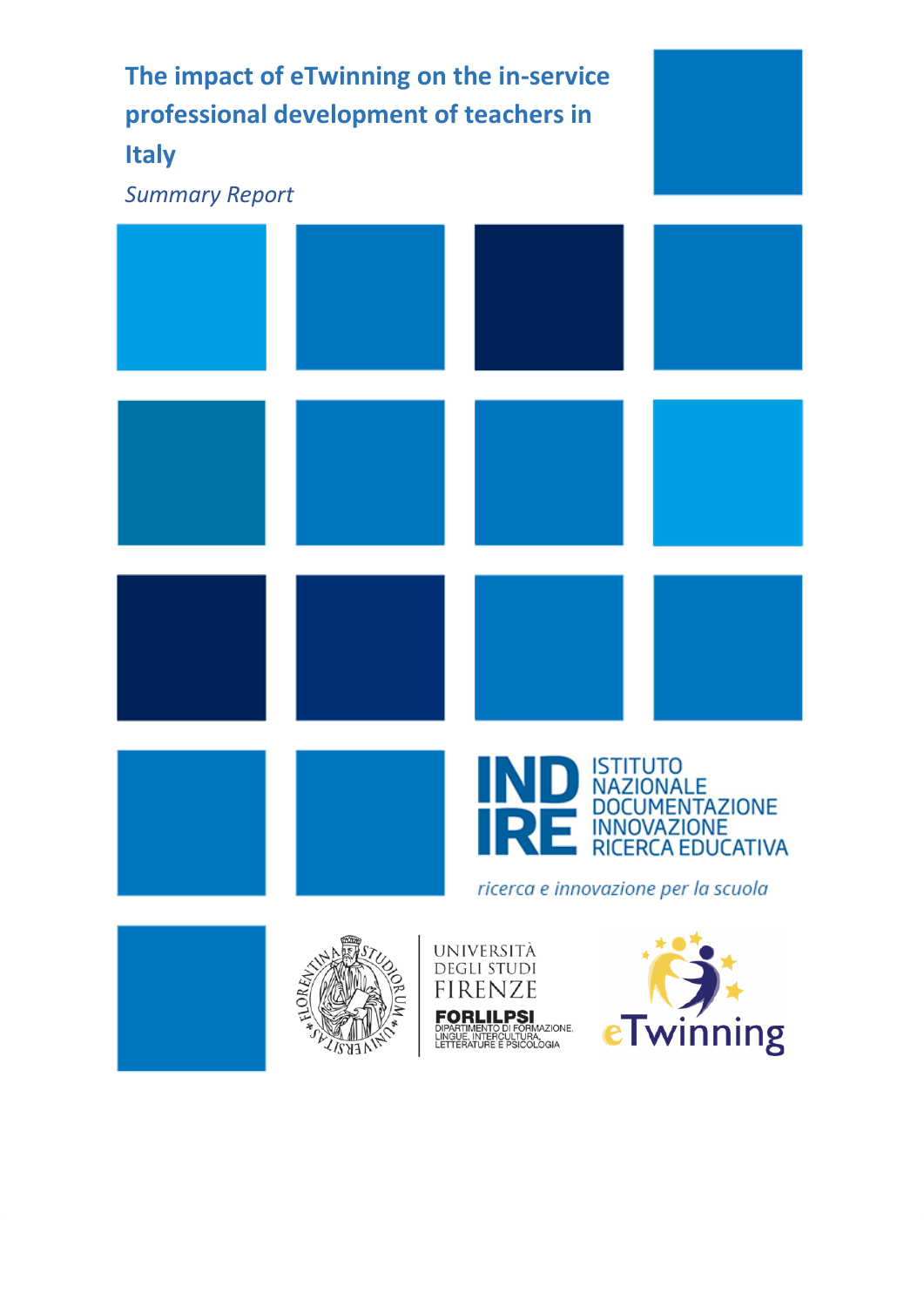

## Authors

Maria Chiara Pettenati, INDIRE Donatella Nucci, INDIRE Alexandra Tosi, INDIRE Maria Ranieri, University of Florence Francesco Fabbro, University of Florence Enrico Imbimbo, University of Florence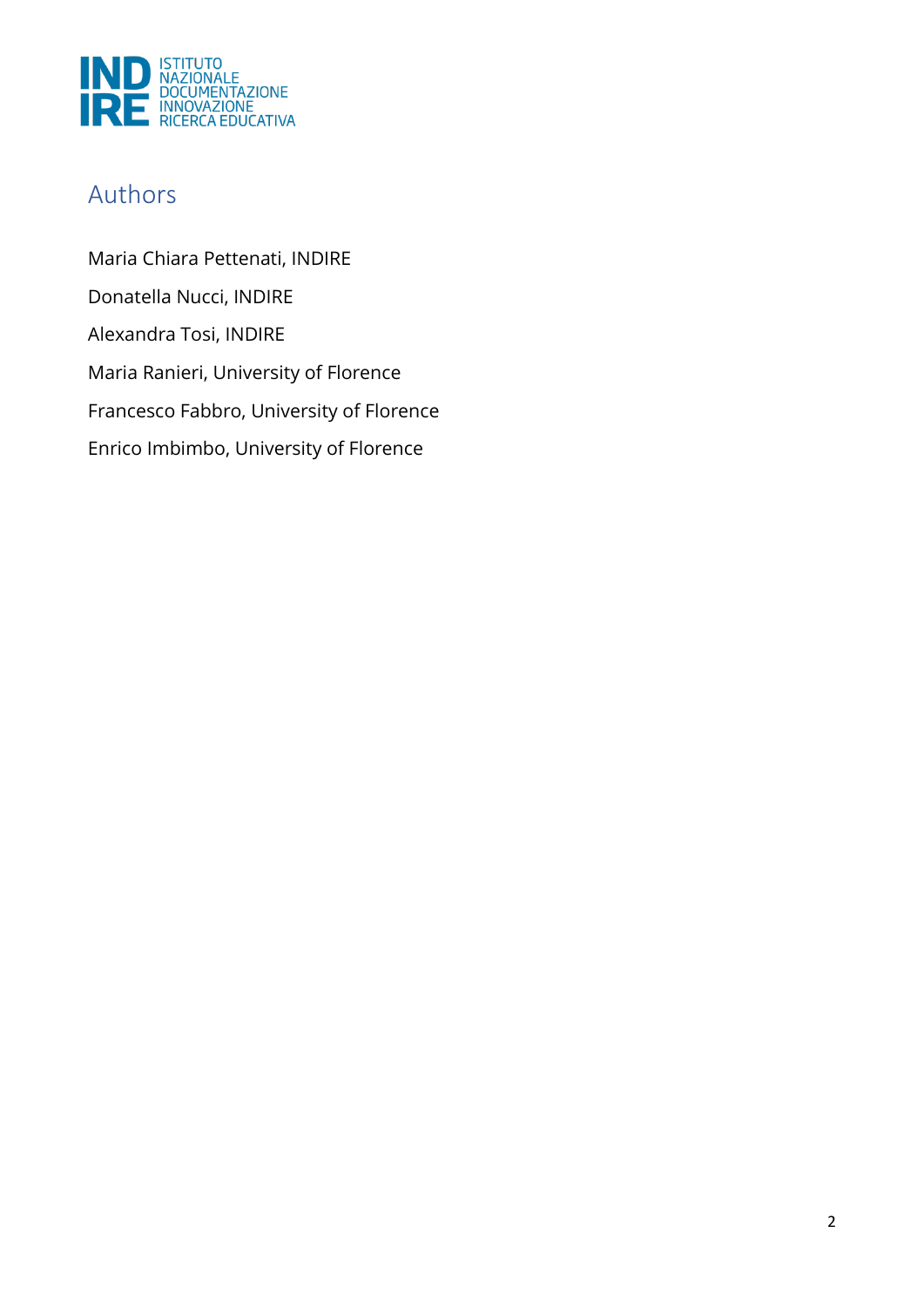

# Index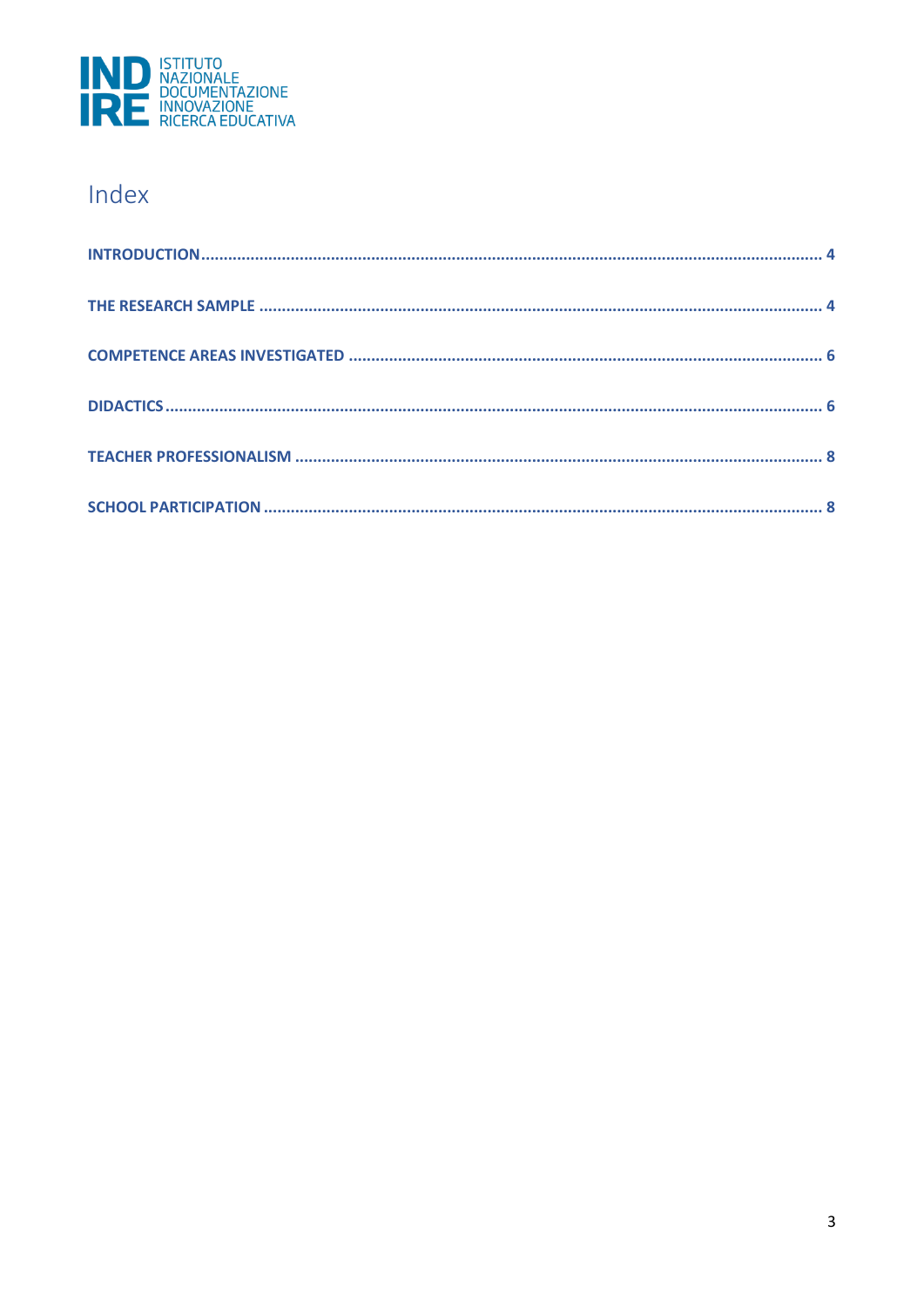

#### <span id="page-3-0"></span>Introduction

This fact sheet summarizes the main results of a research conducted in 2020 in order to evaluate the impact of the eTwinning action on the professional development of in-service teachers in Italy. The assessment is based on the analysis of quantitative and qualitative data, collected respectively through an online questionnaire, administered to a sample of teachers enrolled in the eTwinning platform, and a series of in-depth interviews with some respondents to the questionnaire. The research was jointly carried out by INDIRE, the University of Florence and the Italian eTwinning unit.

### <span id="page-3-1"></span>The research sample

- The questionnaire was administered to a sample of 1,034 teachers who had been enrolled in the eTwinning platform for at least 3 months at the time of the survey.
- 91% of the sample is made up of female teachers and 9% of male teachers.
- The sample includes in-service teachers of various Italian regions. The most represented regions in the sample are Lazio (16%), Campania (10%), Puglia (9%) and Sicily (9%) while the least represented are Friuli-Venezia Giulia (0.9%) and Valle d'Aosta. (0.2%).
- 31% of respondents worked in upper secondary schools during their teaching career, 30% in primary schools, 27% in lower secondary schools and 7% in infant schools.
- 5% of the sample had teaching experience in more than one school type and/or level.
- The respondents' teaching experience at school varies from a minimum of 1 year to a maximum of 40 years. Overall, the average is 21.18 years (S.D = 8.9).
- At the time of the survey, participants had been registered in the eTwinning platform for a minimum of 3 months to a maximum of 184 months (approximately 15 years). Overall, the average is 50 months, about 4 years.
- 9% of the teachers who answered the questionnaire are eTwinning ambassadors.
- 22% (no. = 227) of respondents stated that they have not taken part in any eTwinning project since joining the platform. 13.7% (no. = 142) of participants reported having participated in only one project, while 85 respondents (8.2%) said they had carried out 2 projects since their enrolment. Finally, 50.6% of the participants (no. = 523) in the survey stated that they have carried out 3 or more eTwinning projects since joining the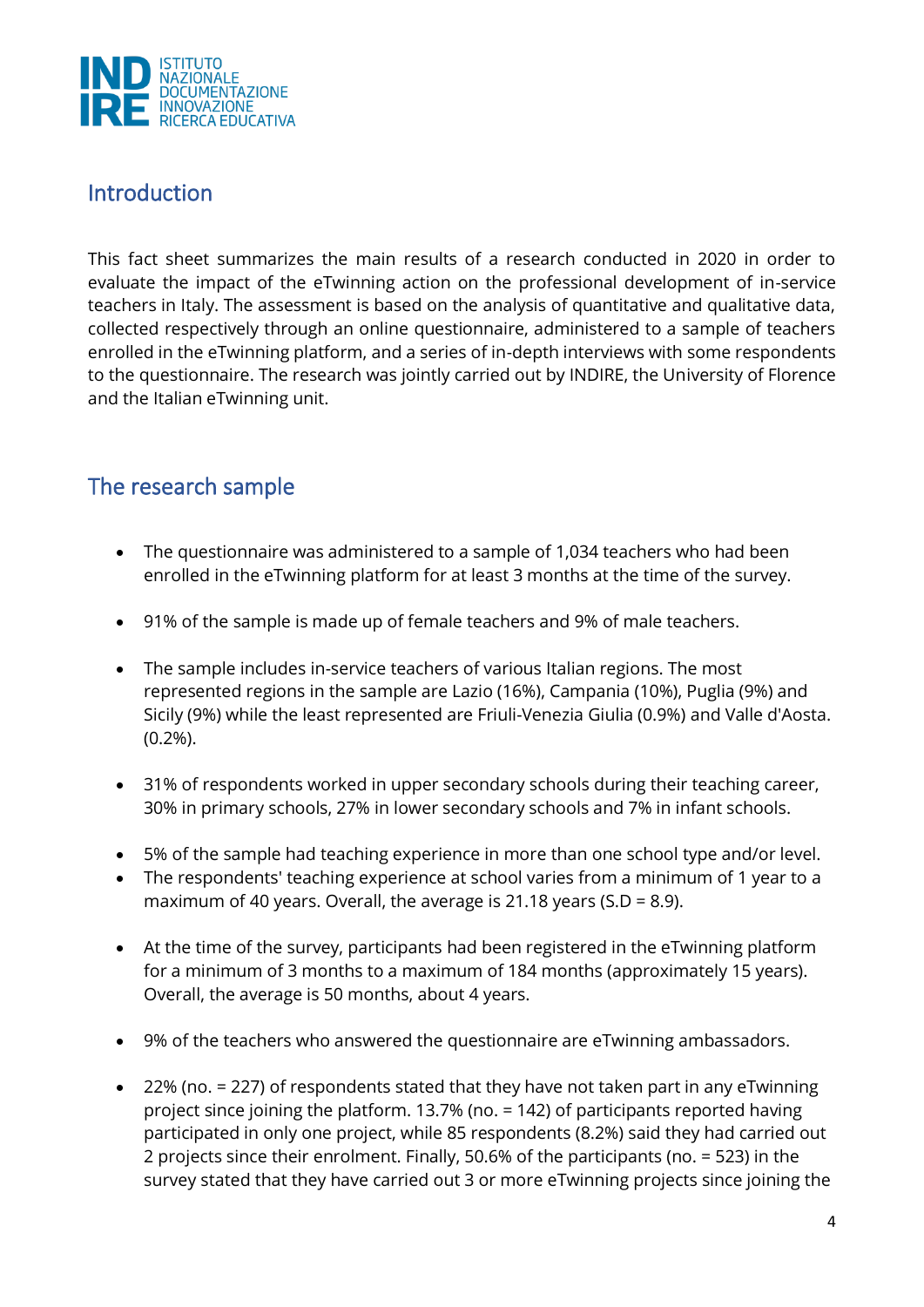

platform. 57 participants (5.5%) did not answer the question about the number of eTwinning projects carried out.

- In the 2018-2019 school year, as regards the national and/or European face-to-face training events promoted by eTwinning, 61% of participants (no. = 631) declared that they did not take part in any event. On the other hand, 21.3% (no. = 220) declared having participated in an event. 98 respondents (9.5%) stated that they took part in 2 training events of this type. Finally, 8.3% of respondents (no. = 85) claimed to have taken part in 3 or more of these events.
- Concerning regional eTwinning face-to-face seminars in the 2018-2019 school year, 49.8% of participants (no. = 515) stated that they did not attend any seminars. On the other hand, 28.8% (no. = 298) stated that they had attended only one seminar. 110 respondents (10.6%) stated that they took part in 2 regional seminars. Finally, 10.8 % of the respondents (no. = 111) stated that they took part in 3 or more events.
- With regard to long-term eTwinning online courses, 66.1% of participants (no. = 683) stated that they have not taken part in any long-term courses. On the other hand, 22.1% (no. = 228) declared that they had participated in only one course that falls within this type. 75 respondents (7.3%) stated that they took part in 2 of these courses. Finally, 4.7 %% of respondents (no. = 48) said they took part in 3 or more long-term online courses.
- In the 2018-2019 school year, as far as concerns the short-term eTwinning online courses, 41.1% of participants (no. = 425) stated that they did not take part in any courses. On the other hand, 21.9% (no. = 226) declared that they had attended only one course of this type. 157 respondents (15.2%) stated that they took part in 2 courses of this type. Finally, 21.8% of respondents (no. = 226) stated that they took part in 3 or more short-term online courses and 21 participants (2%) reported that they took part in 10 short-term courses.
- 9 respondents to the questionnaire took part in an in-depth interview. The interviewees are all female but differ for geographical area (North, Central and Southern Italy), school type and level in which they serve (primary schools and upper and lower secondary schools), and level of experience in the eTwinning community, established on the basis of the number of projects carried out: basic level (1-3 projects), intermediate (4-8) and advanced (more than 8).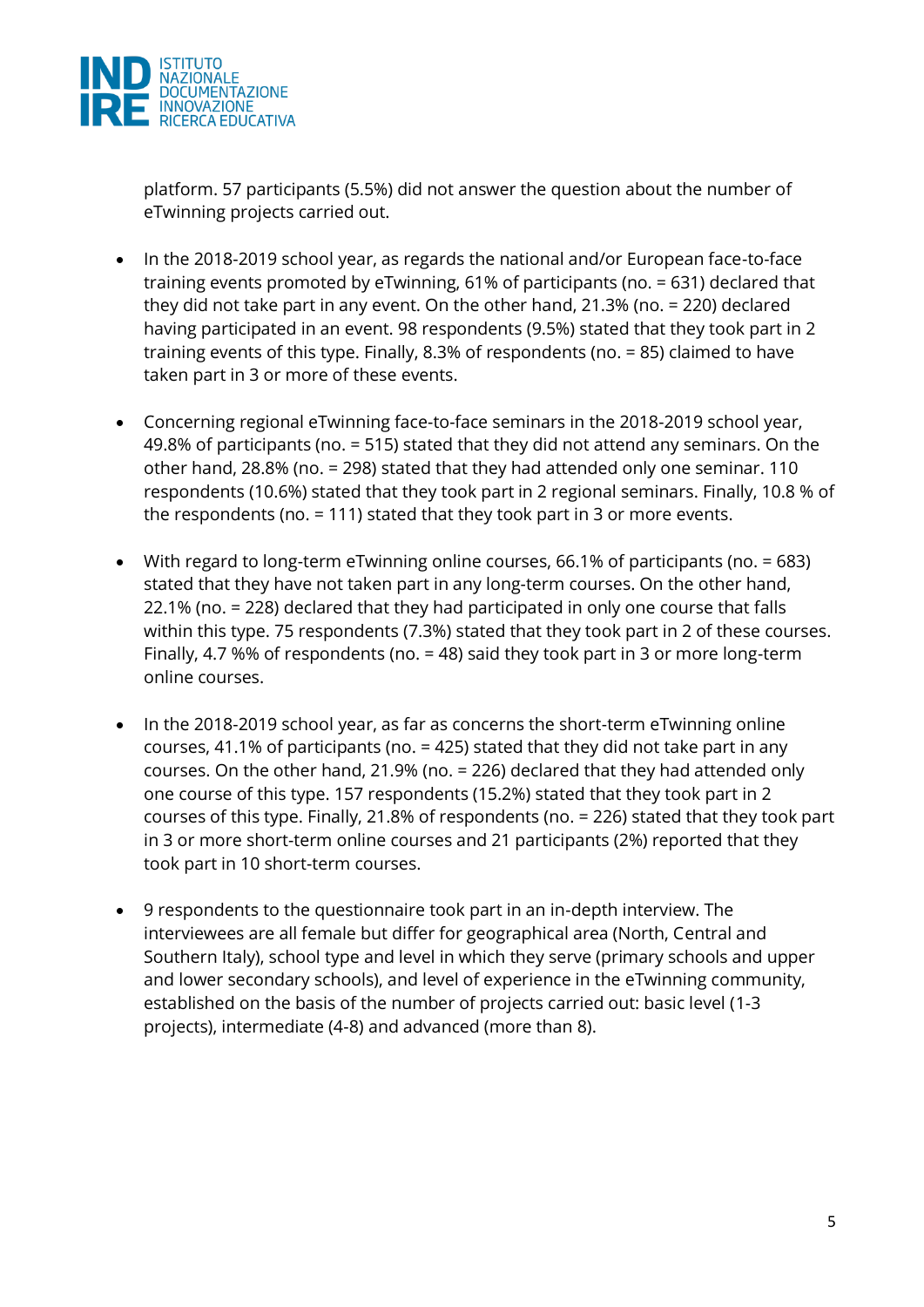

#### <span id="page-5-0"></span>Competence areas investigated

The questionnaire and the interviews aimed to detect participants' perception regarding the relationship between the development of specific skills relating to three different areas - *Didactics, Teacher Professionalism, and School participation* - and the set of experiences made within the eTwinning community, from the participation in projects, face-to-face and distance training, to peer learning with other teachers met through the platform.



<span id="page-5-1"></span>*Figure 1. Brief description of the competence areas* 

#### **Didactics**

• The average score of 64.14 (S.D. 9.88) - out of a maximum score of 80 - found in the Didactics area (see figure 2) indicates that on average the respondents to the questionnaire believe that the eTwinning experience has greatly contributed to improving their teaching skills.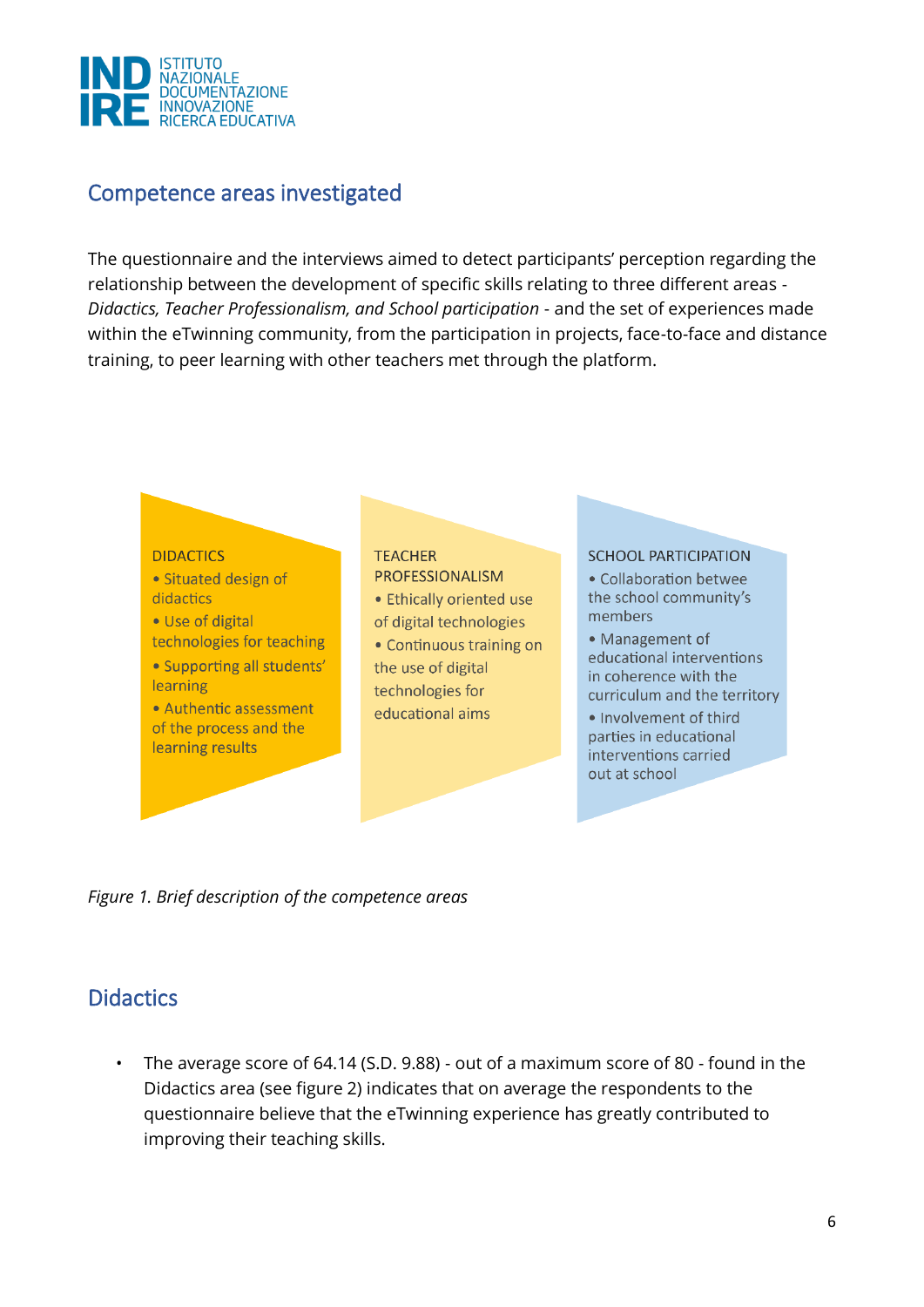



*Figure 2. Scores detected in the teaching area*

- Positive and significant correlations were found between the level of satisfaction detected in the Didactics area, the number of projects carried out and the number of training events in the 2019-2020 school year. These data suggest that a more intense participation in teaching and training activities corresponds to a better perception of the impact of the eTwinning experience on one's teaching skills.
- The most recurrent specific benefits of the eTwinning experience perceived by interviewees are: 1) the improvement of the ability to co-design educational interventions; 2) the expansion and diversification of the use of digital technologies for teaching; 3) the promotion of students' transversal and digital skills.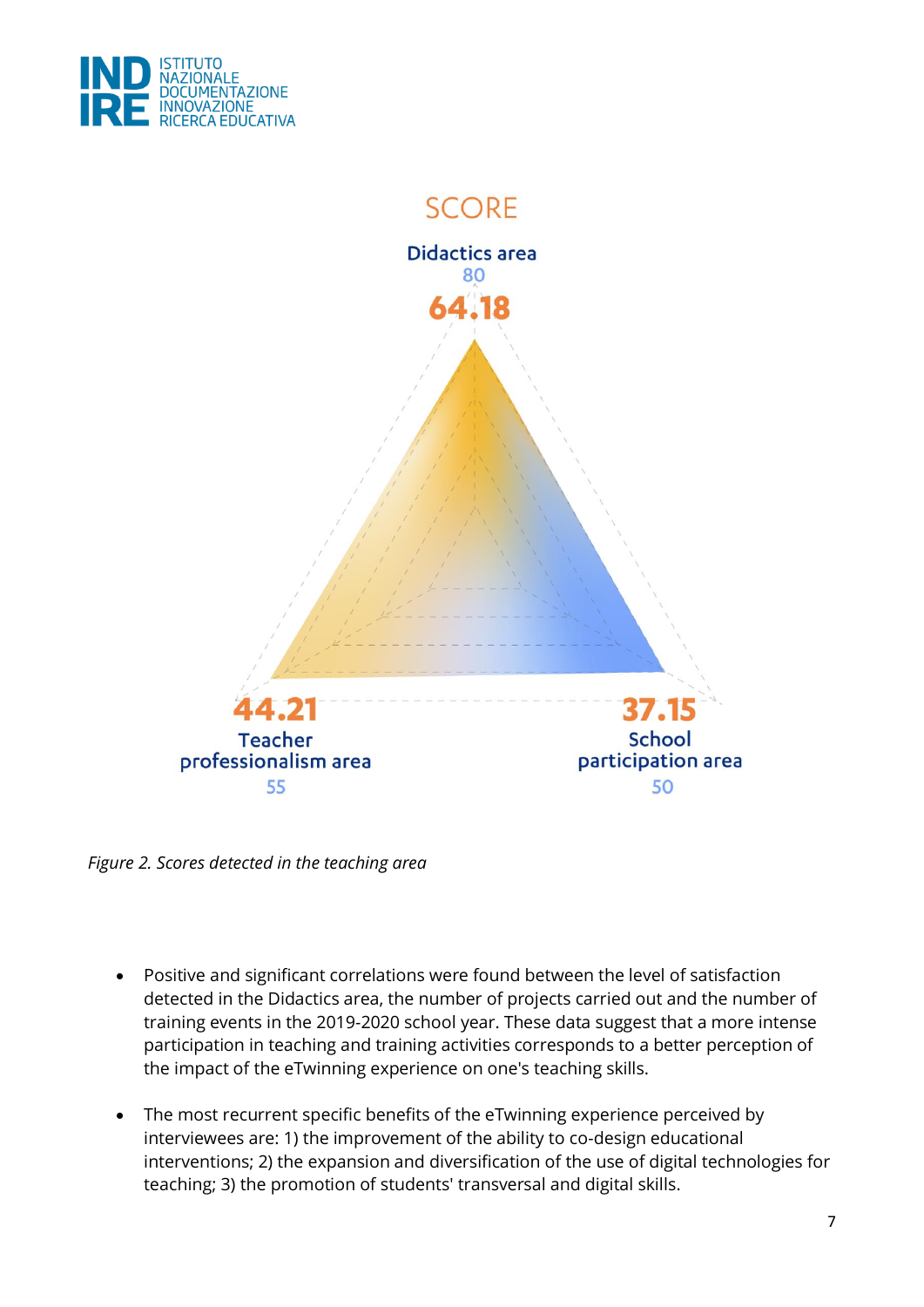

- In some cases, the interviews revealed that the digital skills acquired in the context of eTwinning teaching or training activities have been successfully transferred to "ordinary" teaching.
- Some interviews highlighted how eTwinning projects contribute to the inclusion of students with special educational needs and/or with a migrant background in the learning process, as well as to the experimentation of diversified and more authentic assessment methods, in the school context.

#### <span id="page-7-0"></span>Teacher professionalism

- The average score of 44.21 (S.D. 9.88) out of a maximum score of 55 in the Teacher Professionalism area (see figure 2) indicates that on average the respondents believe that the eTwinning experience has contributed significantly to their professional growth.
- Positive and significant correlations were found between the level of satisfaction detected in the Teacher Professionalism area, the number of projects carried out and the number of training events in the 2019-2020 school year. These data suggest that a more intense participation in teaching and training activities corresponds to a better perception of the impact of the eTwinning experience on one's professional growth.
- The most recurrent specific benefits of the eTwinning experience indicated by the interviewees are 1) the constant cultivation of digital ethics in a digital platform perceived as "safe"; and 2) the effectiveness of peer training on the use of digital teaching technologies, in particular through the transnational sharing of good practices.
- In some interviews it was observed how eTwinning projects have been a stimulus to raise the awareness of school colleagues and parents regarding an ethically oriented use of digital technologies.

### <span id="page-7-1"></span>School participation

• The average score of 37.15 (S.D. 6.66) - out of a maximum score of 50 - found in the School participation area (see figure 2) indicates that on average the respondents believe that the eTwinning experience has helped to promote their own and others' commitment in the school community but the positive trend detected is less marked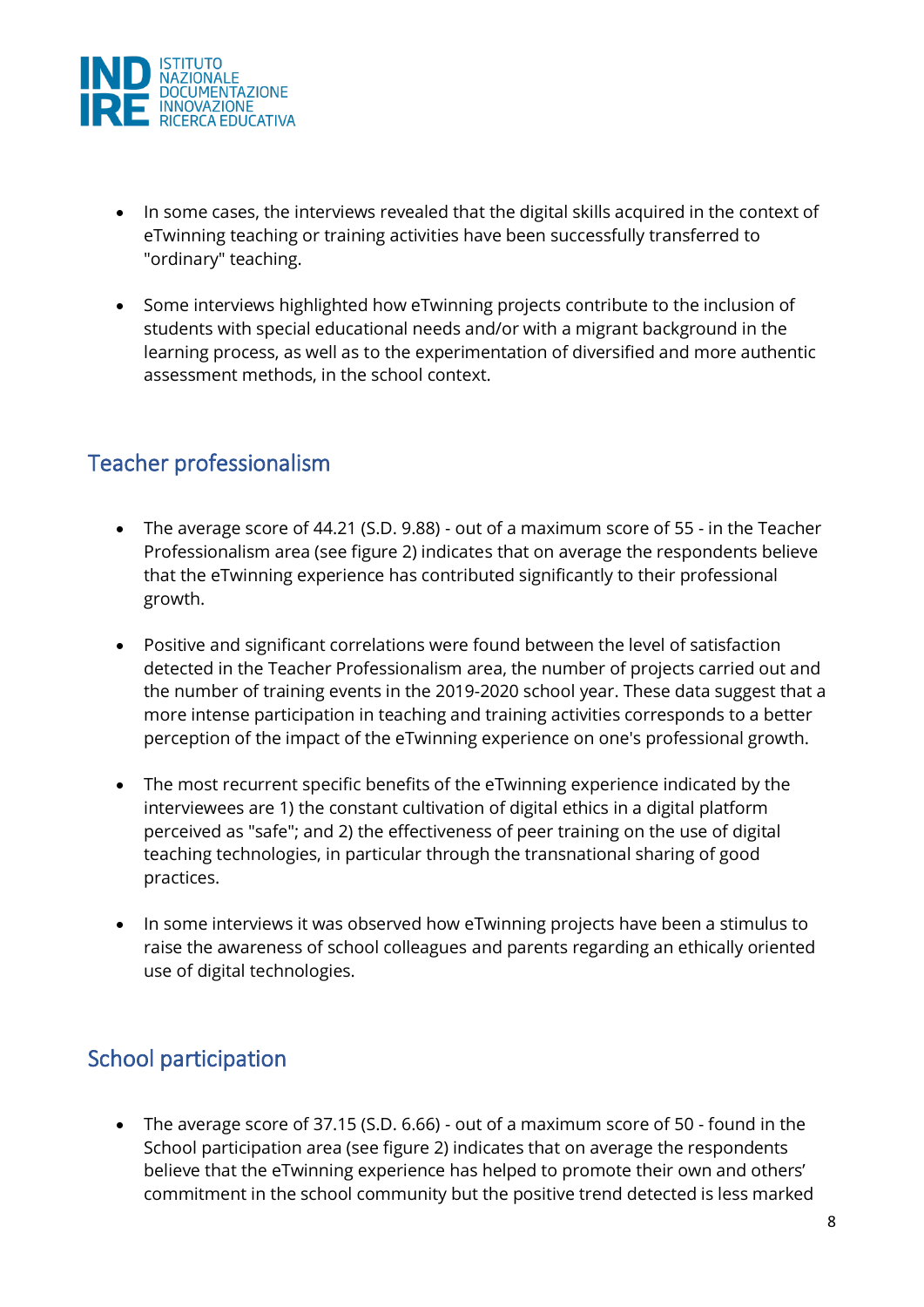

than in the other two investigated areas.

- Positive and significant correlations were found between the level of satisfaction detected in the School participation area, the number of projects carried out and the number of training events in the 2019-2020 school year. These data suggest that a more intense participation in teaching and training activities corresponds to a better perception of the impact of the eTwinning experience in promoting one's own and others' commitment in the school community.
- The most common specific benefits of the eTwinning experience indicated by the interviewees are 1) the mutual and timely support between the Partners involved in the projects; 2) the highly sustainable integration of eTwinning projects into the school curriculum; 3) the positive reception of eTwinning didactics by parents.
- A critical issue widely shared by the interviewees is the difficulty in involving colleagues of their school in eTwinning projects.
- On some occasions, from the interviews, it emerged that eTwinning projects can be easily developed not only in coherence with the school curriculum but also with the territorial context.